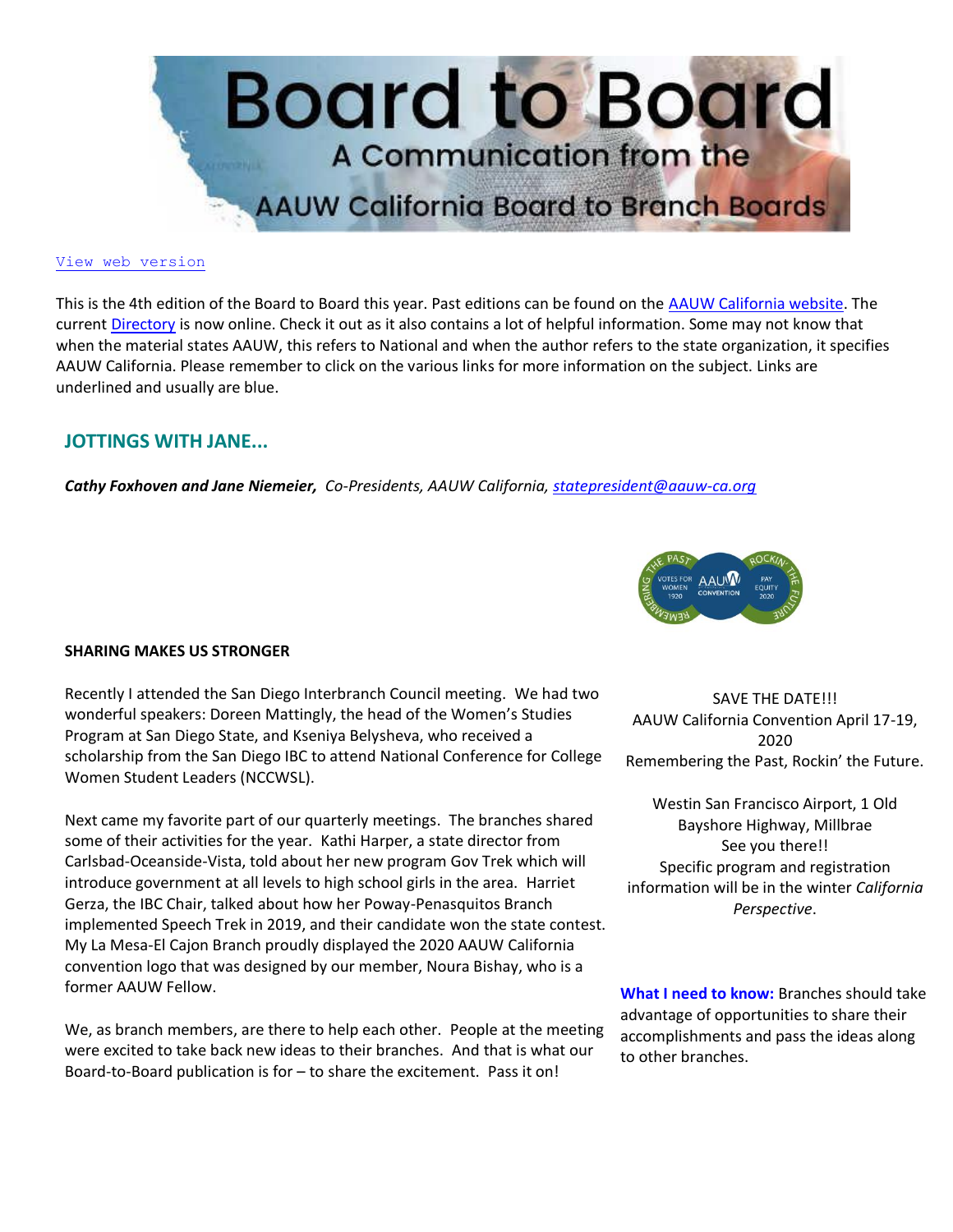**What I need to do:** Contact the branch leaders for more information on the programs mentioned.

**Should I include this in my branch newsletter?** No, this information is for

branch leaders only.

# **AAUW FUND**

*Dianne Owens, Director, AAUW Fund Committee Chair, [aauwfund@aauw-ca.org](mailto:aauwfund@aauw-ca.org)*

### **SEAL BEACH AAUW FUND LUNCHEON DEADLINE APPROACHING…**

The deadline for the Seal Beach AAUW Fund Luncheon registration is Friday, October 11th. Don't miss your chance to meet 11 of our 36 Fellows & Grant recipients. The price is still \$45 per person! Clic[k HERE](https://bor.aauw-ca.org/sendy/l/YlrJ763AeyF892b51vFm0EptRw/0QH9kNurxmvCC23WThBnTw/5s2UV4AI2sOr2lKLWzd892tQ) to make your reservation.

Five Fellows & Grant recipients spoke at the South San Francisco luncheon on October 5th and seven-spoke at the October 6th Danville luncheon. Over 180 members and guests heard inspiring stories from our AAUW scholars, had great conversations with our friends, and enjoyed a delicious lunch. We are fortunate to learn about the women we support each year with our AAUW Fund.

When you send in your branch AAUW Fund contributions in December, remember the California Unfinished Endowments. Vivian Lamont Coe #4046 (American) needs only \$15,407 to be complete. Danville-Alamo-Walnut #4391 (American) needs \$53,390 for completion.

Clic[k HERE](https://bor.aauw-ca.org/sendy/l/YlrJ763AeyF892b51vFm0EptRw/pzzFFJxsnSy8H5BiTWctHw/5s2UV4AI2sOr2lKLWzd892tQ) to see the AAUW Fund Chart on the California website for other options to support our AAUW Strategic Plan and Mission.

Thanks for all you do to support AAUW Fund through your fundraising! We are on our way to reach our goal of \$500,000 from California in 2019!

**What I need to know:** The deadline to register for the Seal Beach AAUW Fund Luncheon is Friday, October 11th.

**What I need to do:** Encourage your members to attend the AAUW Fund luncheon and to support AAUW Fund and California Unfinished Endowments.

**Should I include this in my branch newsletter?** Yes, inform your members about donating to AAUW Fund.

# **COMMUNICATIONS**

*Sandi Gabe, Director, Communications Committee Chair*, c*[ommunications@aauw-ca.org](mailto:Communications@aauw-ca.org)*

## **SHARE YOUR FEEDBACK**

Your branch website and social media tools such as Facebook and Instagram are important avenues to:

- Illustrate how your branch meets the mission of AAUW
- Motivate and reward member participation

**What I need to know:** Social Media: You can help the Communications Team create a social media workshop that fits your needs.

Branch Newsletters: You can share your branch newseletters and glean valuable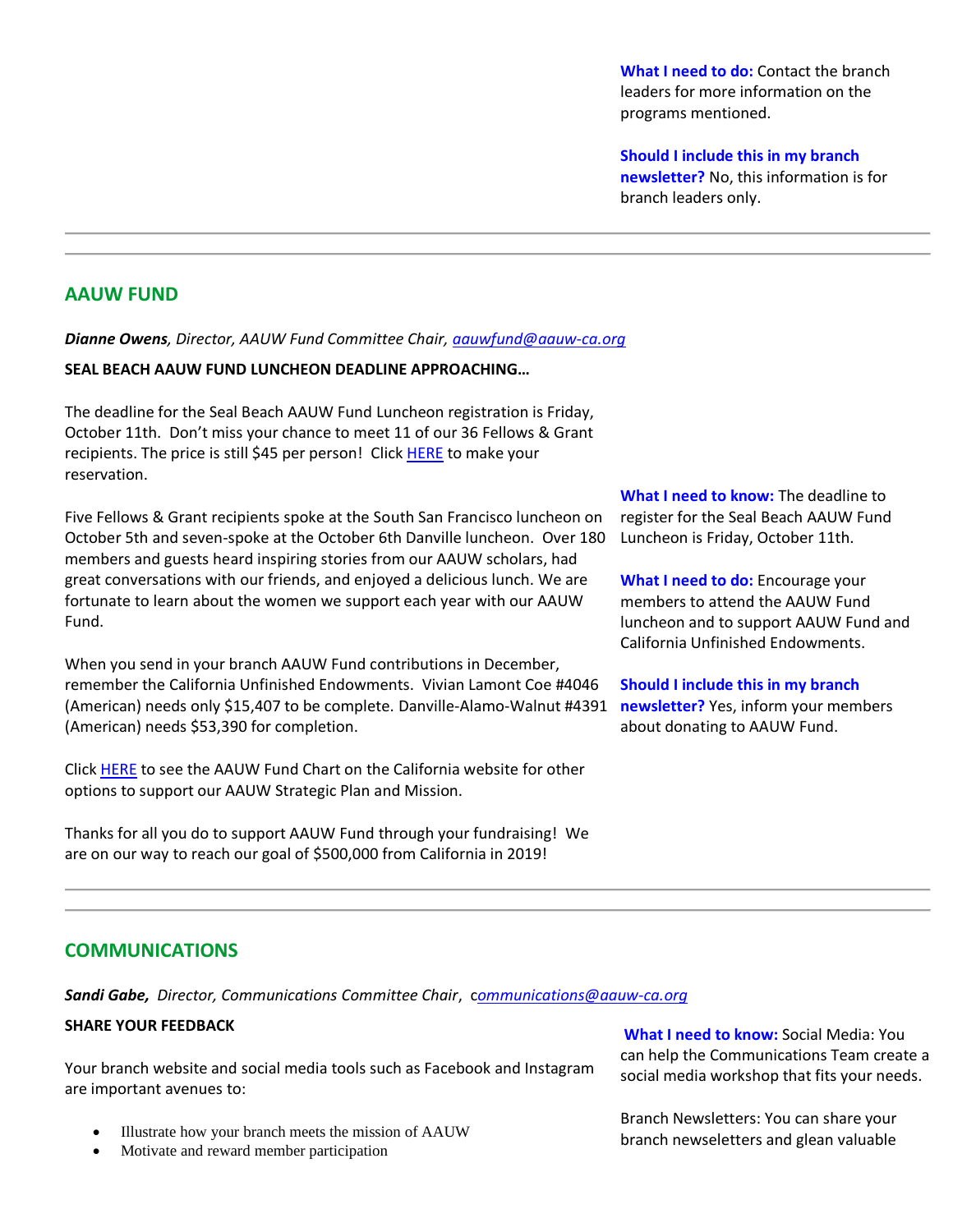• Recruit and engage community members to join your branch and support your information by reading other branch fundraising events

Many branch websites are out of date and only 50% of branches have a Facebook page. Tell us what obstacles are in your way to creating an online presence so that we can create a meaningful convention workshop by joining a teleconference and sharing your feedback!

When: Wednesday, October 23 at 7:30 pm.

Dial-In Number: 877-885-3221

Password: 7770040

### **SHARE AND LEARN**

Are you sharing your branch newsletter so that other branches and the state board can glean valuable ideas from your successful programs and events? Do you want to know what other branches are doing too?

It's easy.

To share your newsletters – send a copy of your newsletter to [branchnewsletters@aauw-ca.org](mailto:branchnewsletters@aauw-ca.org)

To read other branch newsletters – send a request to [webteam@aauw-ca.org](mailto:webteam@aauw-ca.org) and we'll grant you permission to the email box that contains the newsletters. You'll receive an email from **[branchnewsletters@aauw-ca.org](mailto:branchnewsletters@aauw-ca.org)** that contains links to the newsletters received in the prior business day.

We recently added a feature to the newsletter list so that you can locate the newsletters in your district (or any district). Click the link at the bottom of the email to view all submissions. Next click Branch Newsletters on the left column. A new column was added to the right side of the newsletter display to categorize the newsletters by district. To see all emails in your district, click on any link to your district in the column. The list of districts and associated branches can be found on the website under [Join Us.](https://bor.aauw-ca.org/sendy/l/YlrJ763AeyF892b51vFm0EptRw/2j7YPWL61YxloSUesLCbvg/5s2UV4AI2sOr2lKLWzd892tQ)

## **FINANCE**

*Roli Wendorf, Chief Financial Officer, Finance Committee Chair, [cfo@aauw-ca.org](mailto:cfo@aauw-ca.org)*

### **FILE AAUW GROUP TAX EXEMPTION BY OCTOBER 15th**

Clic[k HERE](https://bor.aauw-ca.org/sendy/l/YlrJ763AeyF892b51vFm0EptRw/tzgmLI2h2nyvboIyN9yqcQ/5s2UV4AI2sOr2lKLWzd892tQ) for complete information regarding financial documents and deadlines. All AAUW branches and affiliated entities must file a tax return with the IRS each year. If your branch is a 501c4 organization with annual gross income of \$50,000 or less in 2018-2019, AAUW National can file Form 990-N on your behalf if you complete the group exemption form in the

**What I need to know:** The deadline for requesting National to file 990-N for you is OCTOBER 15th or November 15 if the branch files the required form themselves. Also, all branches will need to submit their State tax forms and the Attorney General's RRF-1 form by November 15th.

newsletters.

**What I need to do:** Social Media: Attend the conference call and share your feedback on October 23rd at 7:30 pm.

Branch Newsletters: Submit your newsletter t[o branchnewsletters@aauw-ca.org.](mailto:branchnewsletters@aauw-ca.org) Sign up to receive copies by contacting [webteam@aauw-ca.org.](mailto:webteam@aauw-ca.org)

**Should I include this in my branch newsletter?** No. Share this information with your leadership team.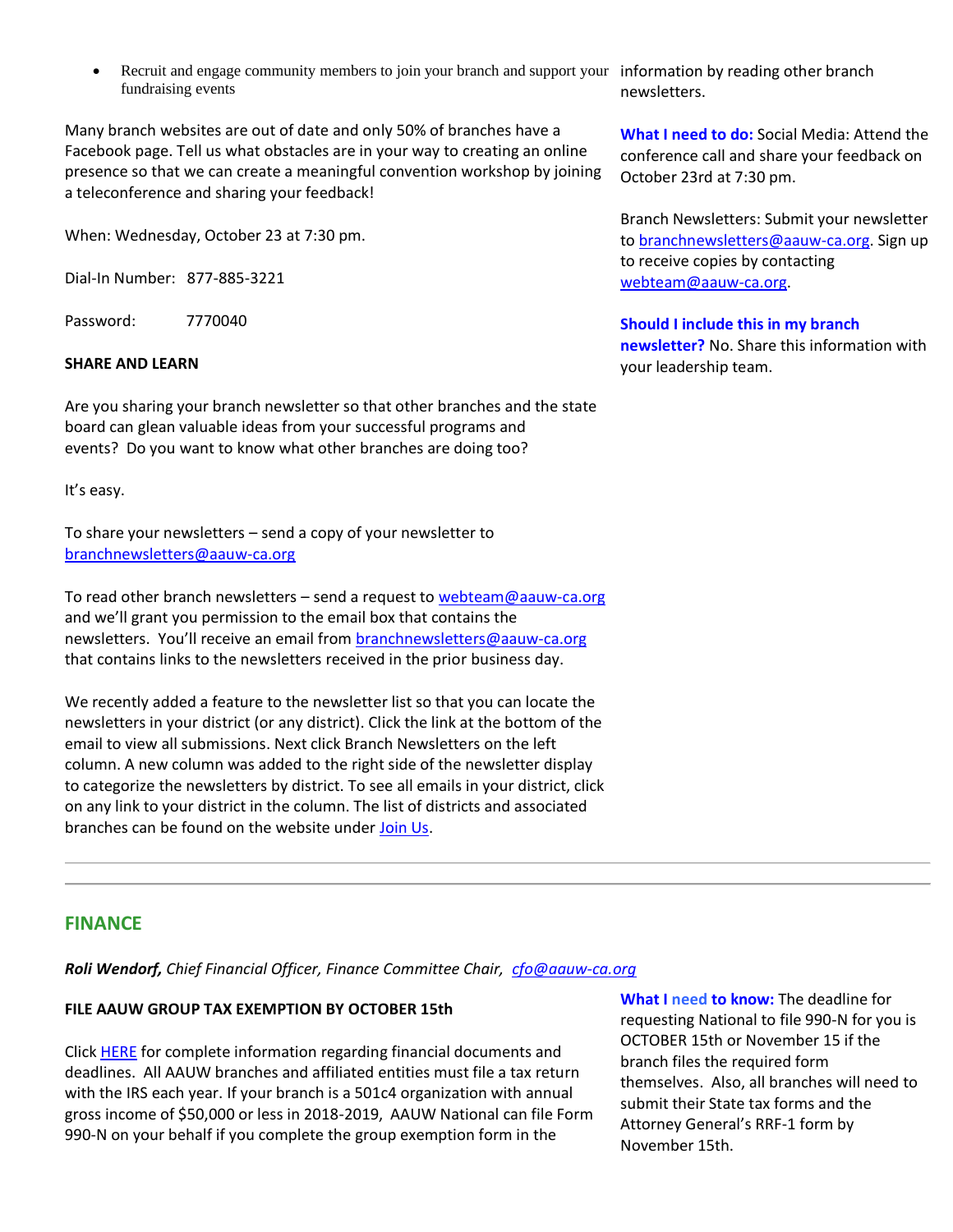member services database (MSD) on aauw.org, available now. The deadline for requesting National to file 990-N for you is OCTOBER 15th.

The process is very straightforward. Branch treasurers and presidents have access to the tax exemption filing document on the MSD. You just need to fill out your branch's Federal Tax ID, and say that the total income of the branch is \$50,000 or under. Note that this option is not open to branches with higher incomes. They need to file Form 990-EZ or Form 990 themselves. The deadline for filing the forms yourself is November 15th.

All branches will also need to submit their State Tax forms and the Attorney General's RRF-1 form by November 15th. National will not do this for you.

It is very important to do your tax filings on time. An organization's taxexempt status will be automatically revoked if it fails to file appropriate federal and state tax forms for three consecutive years. Please provide your information in a timely manner! Branches whose financial year ends in December instead of June have different filing dates from the above.

Do not forget the October 15th deadline!

# **LEADERSHIP DEVELOPMENT**

*Elaine Johnson, Director, Leadership Development Committee Chair, [leaderdev@aauw-ca.org](mailto:leaderdev@aauw-ca.org)*

## **LEADERSHIP FIRE IS SPREADING IN A POSITIVE DIRECTION**

The Leadership Development Committee is strong and active. Members of the committee are responding to requests from some branches and interbranch councils (IBCs) for leadership development workshops. This allows the members of the committee to respond to the requests as well as to make suggestions where gaps occur. We have already found that branches want examples of successful membership and diversity strategies. This overlaps with both the Membership and the Diversity Committees goals. Collaboration between committees is an increasing need. We have also discovered some gaps that we are addressing. It is our job to engage members in the leadership activities, provide tools to promote the ongoing creation of new leaders within our branches, and to encourage women to pursue leadership roles in business and public office.

Upcoming Events:

November 2: Leadership Development Workshop in Sacramento

TBD: Leadership Development Workshop in Marin

April 16-18: Leadership Development at AAUW California Convention

TBD: Leadership Development Workshop in Southern California.

**What I need to do:** File the required forms in a timely manner.

**Should I include this in my branch newsletter?** No, this information is for branch leaders only.

**What I need to know:** The Leadership Development Committee is available to assist branches and IBCs with leadership skills.

**What I need to do:** Ask for assistance if you determine your branch could benefit.

**Should I include this in my branch newsletter?** No, this information is for branch leaders only.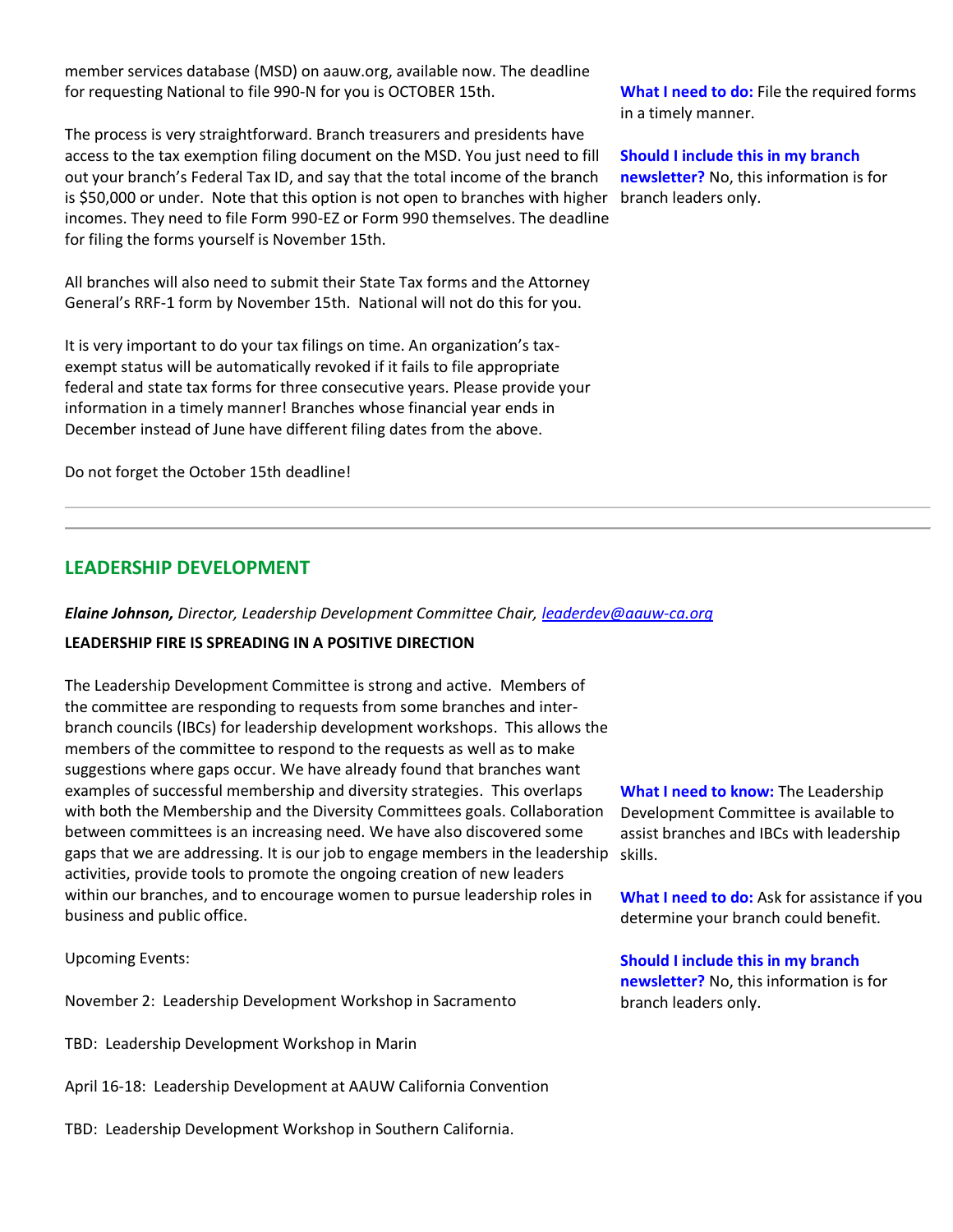We invite you to contact the Leadership Development Committee [\(leaderdev@aauw-ca.org\)](mailto:leaderdev@aauw-ca.org) and add your requests and ideas.

The Leadership Development Committee has dynamic members who have demonstrated their interest in developing new leaders within branches as well as supporting women in leadership roles in business and community. We welcome your input.

# **PROJECT OVERSIGHT**

*Carol Holzgrafe, Project Oversight Committee Chair[, oc@aauw-ca.org](mailto:oc@aauw-ca.org)*

## **ABOUT THOSE BRANCH PROJECT GRANTS…**

The Project Oversight Committee (POC) reviews applications for financial assistance from California branches, affiliates, and individual members for potential projects. These may be local community projects or potential statewide projects (like Tech Trek or Speech Trek).

POC can award up to \$500 annually, for each of two available grants. We are rewriting the application page, including changes to the questions regarding your proposed project, so, if you or your branch are considering submitting an application, please wait until after October.

The deadline to apply is March 1st so there is plenty of time. Applications already received will, of course, be considered. Click [HERE](https://bor.aauw-ca.org/sendy/l/YlrJ763AeyF892b51vFm0EptRw/DJAPNKkCDMs8U7632KNfD8xw/5s2UV4AI2sOr2lKLWzd892tQ) for more details. **What I need to know:** There are two grants available from the Project Oversight Committee for branches, affiliates or individual members to foster development of potential new state projects.

### **What I need to do:**

Determine if my branch or individual members may be involved in a project that meets the POC criteria and submit an application after October.

## **Should I include this in my branch newsletter?**

No, this information is for branch leaders only. However, share this information with any potential applicants.

## **MEMBERSHIP**

*Deanna Arthur, Director, Membership Committee Chair, [membership@aauw-ca.org](mailto:membership@aauw-ca.org)*

### **NOW WHAT!**

The renewal rush is over. The membership party has happened. What do we do for the rest of the year?

As always there are one or two members that we need to chase after to get them to renew their membership.

Do you keep in contact with your elderly members that are not active members? Do you call/email them to let them know that they are an important part of your branch?

**What I need to know:** Does my branch keep in contact with members who are not active?

**What I need to do:** Vary the time and location of your meetings. Hold events so members have an opportunity to meet other members.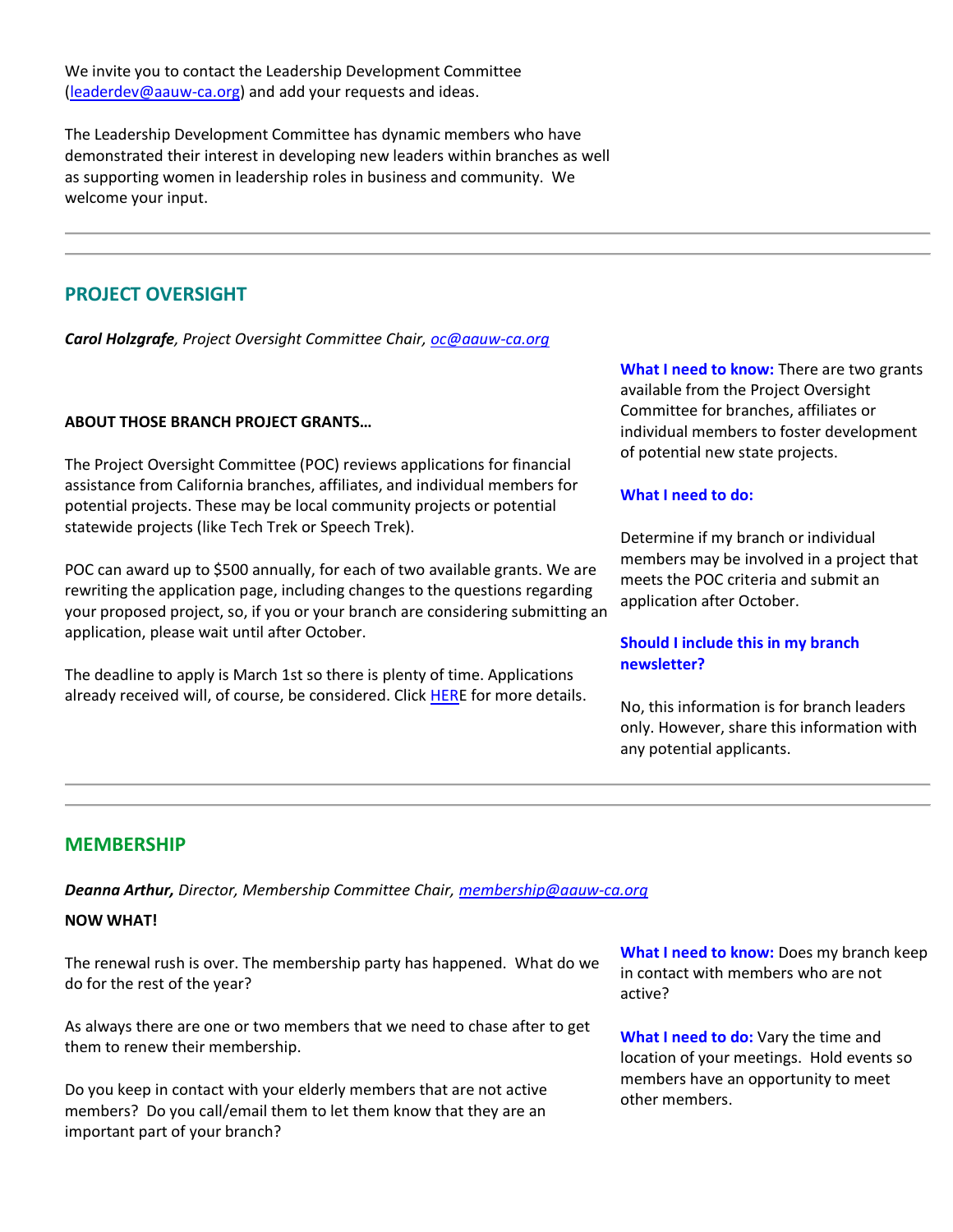Does your branch have opportunities to keep everyone involved? Use different times, different locations, and ride shares to give everyone a chance to participate.

Do something extra this month. Have an extra opportunity to meet other members. Let the Membership Committee know what you tried. IF it worked, let us share the idea with other branches.

**Should I include this in my branch newsletter?** No, this information is for branch leaders only.

# **TECH TREK**

*Susan Negrete, and Alice Hill, Tech Trek State Co-Coordinators, [techtrek@aauw-ca.org](mailto:techtrek@aauw-ca.org)*

### **TECH TREK: 2020 FOCUS & UPDATES**

Planning is underway for the 2020 camp season. Share this information and work with your branch Tech Trek team to ensure they are trained and compliant throughout the project.

- Risk Management: Keep this the focus for all Tech Trek leaders & members. It's important that all 2020 policies, procedures, manuals, and forms are read, followed, signed, and distributed in a timely manner.
- Branch MOUs: Branch presidents & branch coordinators: sign and send!
- UC Irvine Camp Status: Due to the loss of camp leadership, UCI Tech Trek will not be active in 2020. That's a 20% reduction in camper space for SoCal – ensure your branch team is aware and plans accordingly!
- Branch Camp Requests: From Oct. 15-31, send camp requests to Tech Trek State Co-Coordinators at **techtrek@aauw-ca.org**; effective Nov. 1st send requests to camp directors.
- UCSB, UCSD & Whittier Camps Status: It's business as usual in 2020!
- Branch Packets: Will be distributed to branches in November.

Branch Tech Trek Teams: Got Questions? Contact both Tech Trek Co-Coordinators at one email address: Alice Hill and Susan Negrete: [techtrek@aauw-ca.org](mailto:techtrek@aauw-ca.org)

**What I need to know:** Tech Trek 2020 is in the planning stages. Packets will be distributed in November. UC Irvine Camp will not be active in 2020.

**What I need to do:** Review all Tech Trek documents thoroughly. Sign and send branch MOU's and reservation requests in a timely manner if your branch plans on sending 2020 TT campers.

**Should I include this in my branch newsletter?** No, this information is for branch leaders only.

### **NATIONAL VOTES FOR WOMEN TRAIL**

**Jane Niemeier**, Co-President, AAUW California Please share the following information with your branch and IBC members

From: National Women's History Alliance

Date: Wed, Oct 2, 2019 at 1:12 PM

Subject: Press Release: Selection Committee for Votes for Women Trail

CA 2020 Women's Suffrage Project Statewide Landmark Selection Committee

**PLEASE SHARE WITH ALL INTERESTED INDIVIDUALS AND INSTITUTIONS**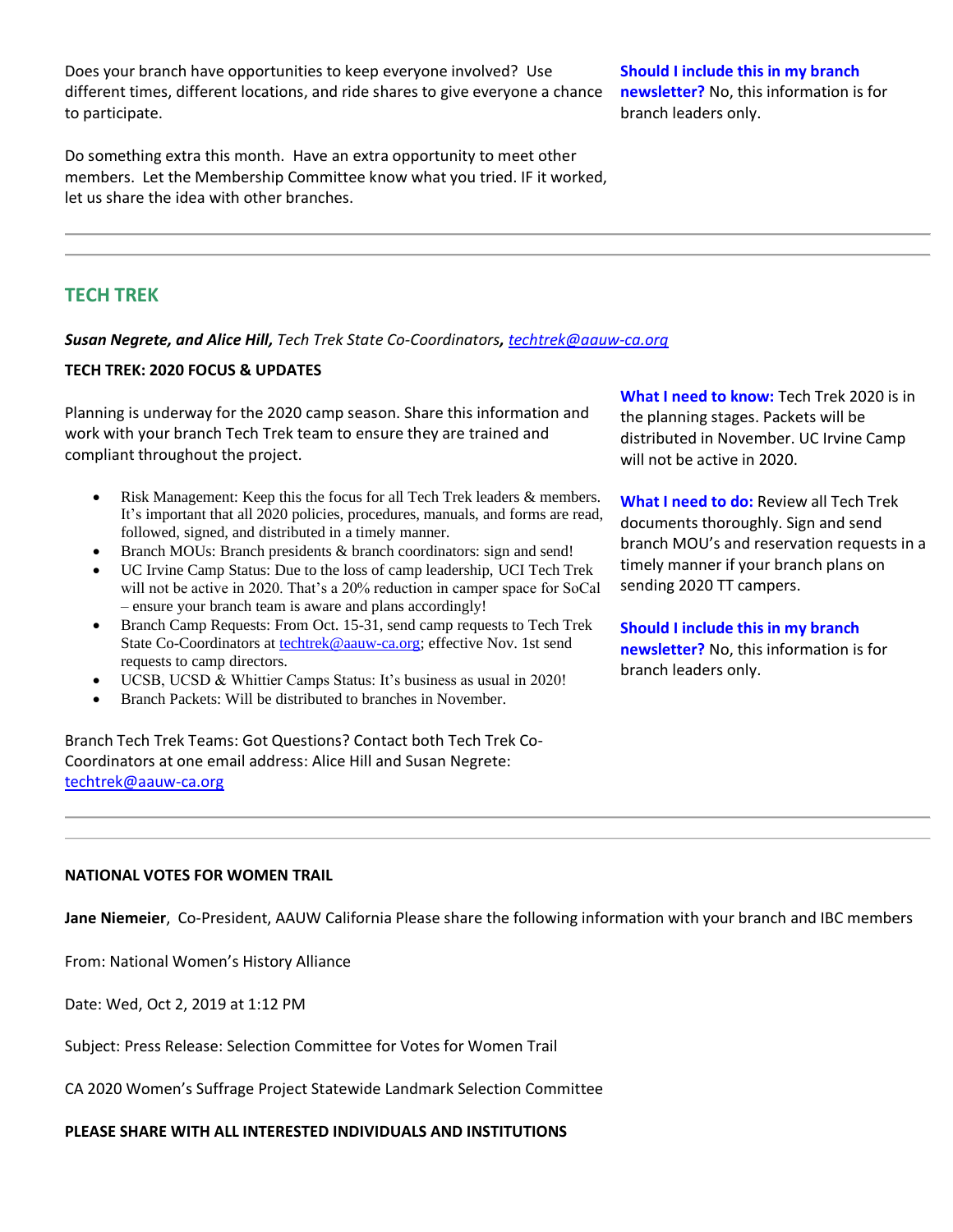The CA 2020 Women's Suffrage Project and the National Women's History Alliance have partnered with the National Vote for Women's Trail, an initiative to document and bring recognition to the women's suffrage movement between the years 1848-1920. The trail is co-sponsored by two notable nonprofits dedicated to the preservation of historical landmarks; the National Collaborative for Women's History Sites (NCWHS) and the Pomeroy Foundation.

Under the National Votes for Women's Trail initiative, the state of California has the opportunity to designate key suffrage locations across the state and nominate five key historic locations in California for a Pomeroy Marker. The CA 2020 Project is seeking a committee of members who are interested in participating in the Selection Committee for the five historic landmarks that will receive a Pomeroy Marker.

## **Selection Committee**

Selection Committee members must have a passion for women's history, an interest in the suffrage movement, and experience with historical research and discovery. Additionally, committee members will be able to dedicate 5–10 hours a month in support tasks and attend the monthly conference call.

Tasks may include but are not limited to; review of historical documents, historical research, reading and editing written reports, attending conference calls, write and respond promptly to related emails.

## **Important Dates**

Deadline for Committee Interest: October 15, 2019

Selection Committee Members will be notified: October 18th

First Meeting: October 29, 2019 at 12 p.m., pst.

Interested Individuals will send a resume and a cover letter explaining their interest in the project and the talents and experience they can bring to the selection committee to Leasa Graves, the CA 2020 Women's Suffrage Project Director at [lgraves@nationalwomenshistoryalliance.org](mailto:lgraves@nationalwomenshistoryalliance.org) All submissions of interest must be received before October 15th at 5 p.m., pst.

The [California 2020 Women's Suffrage Project](https://bor.aauw-ca.org/sendy/l/YlrJ763AeyF892b51vFm0EptRw/KluSq9a5TZ7635p41cnOXMJw/5s2UV4AI2sOr2lKLWzd892tQ) has been created to support efforts to celebrate the Centennial of the 19th Amendment. Through coordinated efforts, the project will use education and civic engagement to connect with the past and inspire communities for the future. This statewide effort invites local communities and organizations to join us for the Centennial events and programming that will kick off on the 100th anniversary of California's ratification of the 19th Amendment. The official start date for Centennial Celebrations will begin November 1, 2019, and continue through 2020 with some programs and resources to continue beyond 2020. The time to begin planning is now. Join the CA 2020 Women's Suffrage Project today!

From: Leasa Graves, Project Coordinator for CA 2020 Women's Suffrage Project &

Assistant Director of National Women's History Alliance

Contact: (707) 321-8152 o[r lgraves@nationlwomenshistoryalliance.org](mailto:lgraves@nationlwomenshistoryalliance.org)

Re: California 2020 Women's Suffrage Project

National Women's History Alliance

1855 Cooper Drive